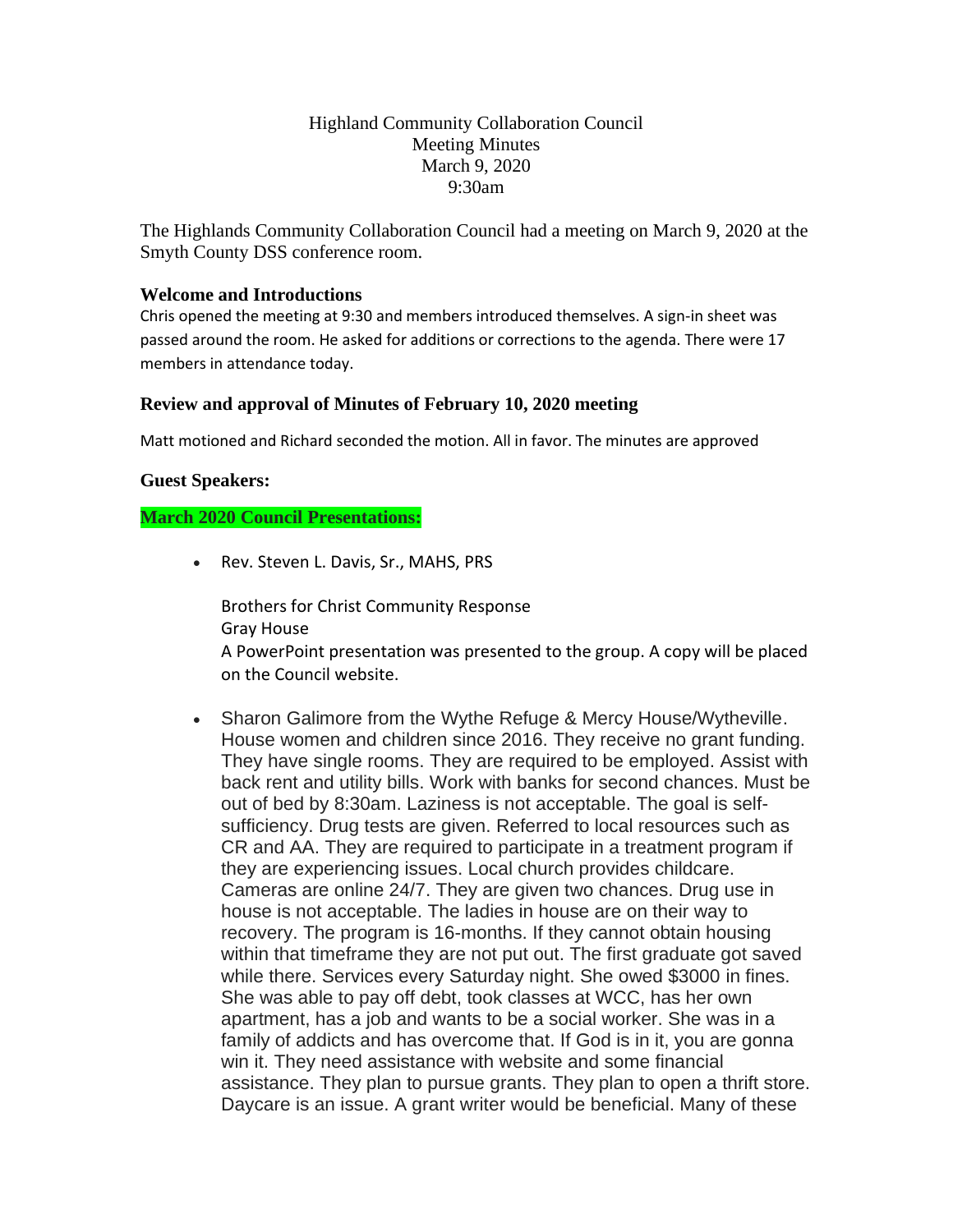women have such a low self-worth. The shelter was full recently and a lady needed help so I brought her into my home. She grew up in foster care and has a habit of seeking men with issues. Recent relationship ended badly and he totaled her vehicle. A recent graduate left the program with \$5000 in a savings account and \$1000 in her checking account. Some of the ladies are just waiting on housing. They receive referrals from several sources. They are always full and currently have 6 on the wait list. They have space for 16. It is an old nursing home. If they had funding, they could update the sprinkler system and could house many more residents. They are a 501C3. Some local churches help. Council members suggest that she contact King College, Emory and Henry, and Virginia Tech for volunteer grant writers. They have applied for one grant and did not receive it. They are also in need of new Board members. Recent graduates of the program are living independently. Once employment is obtained, the residents are required to pay 10% of their take home pay to the residence. Smyth County DSS has referred several. They come from Roanoke, Carroll, Galax and surrounding areas. DSS is a major referral source. A bus has been donated to convert to a food truck. It now needs to be built out. Made good money selling funnel cakes last summer. Many people don't know we exist. Local radio stations sometimes announce us.

#### **New Business**

Council Structure/Alignment: A motion was made to dissolve committees with the exception of executive committee. No action was taken. Chris suggested that Matt make a presentation of the overview of the committees. We will also discuss and plan a strategic planning session. He will also prepare to allow Kathy Fugate to the Board.

#### **April 2020 Council Presentations: Suggestions?**

Carissa Strouth with 2-1-1. Jennifer Jolliffe with Magellan will present Smyth County RAM and DSS. Linda Austin will present at the May meeting. Kim will present about strategic planning.

## **Sub-Committee Reports**

**Re-entry Updates**

## **Local Coalition Updates**

#### **Sub-Committee Reports:**

*Housing Committee/ Service Integration Committee/ Grants/Finance Committee* (Matt, Emma, Andy, Felisha, and Linda)